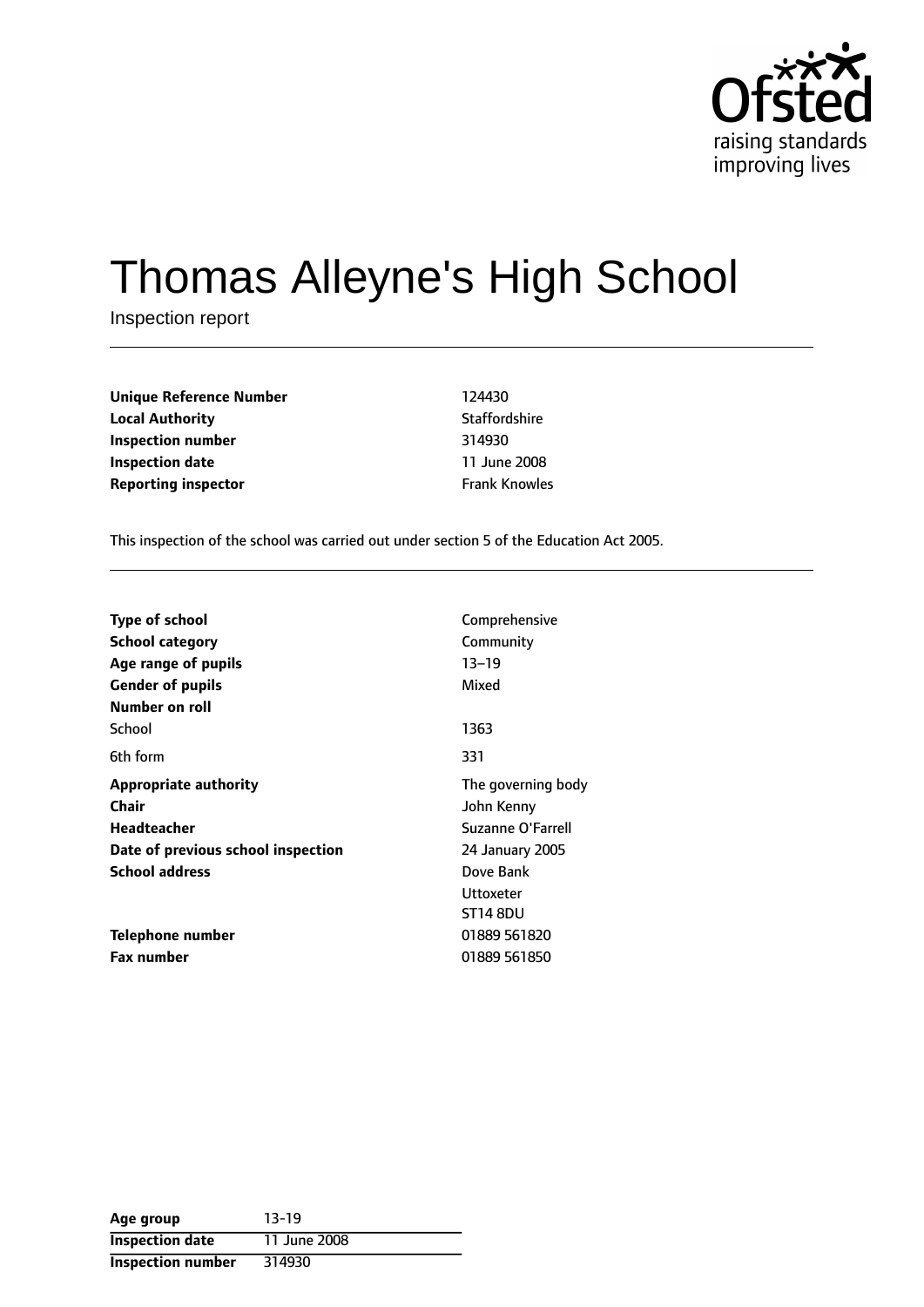.

© Crown copyright 2008

#### Website: www.ofsted.gov.uk

This document may be reproduced in whole or in part for non-commercial educational purposes, provided that the information quoted is reproduced without adaptation and the source and date of publication are stated.

Further copies of this report are obtainable from the school. Under the Education Act 2005, the school must provide a copy of this report free of charge to certain categories of people. A charge not exceeding the full cost of reproduction may be made for any other copies supplied.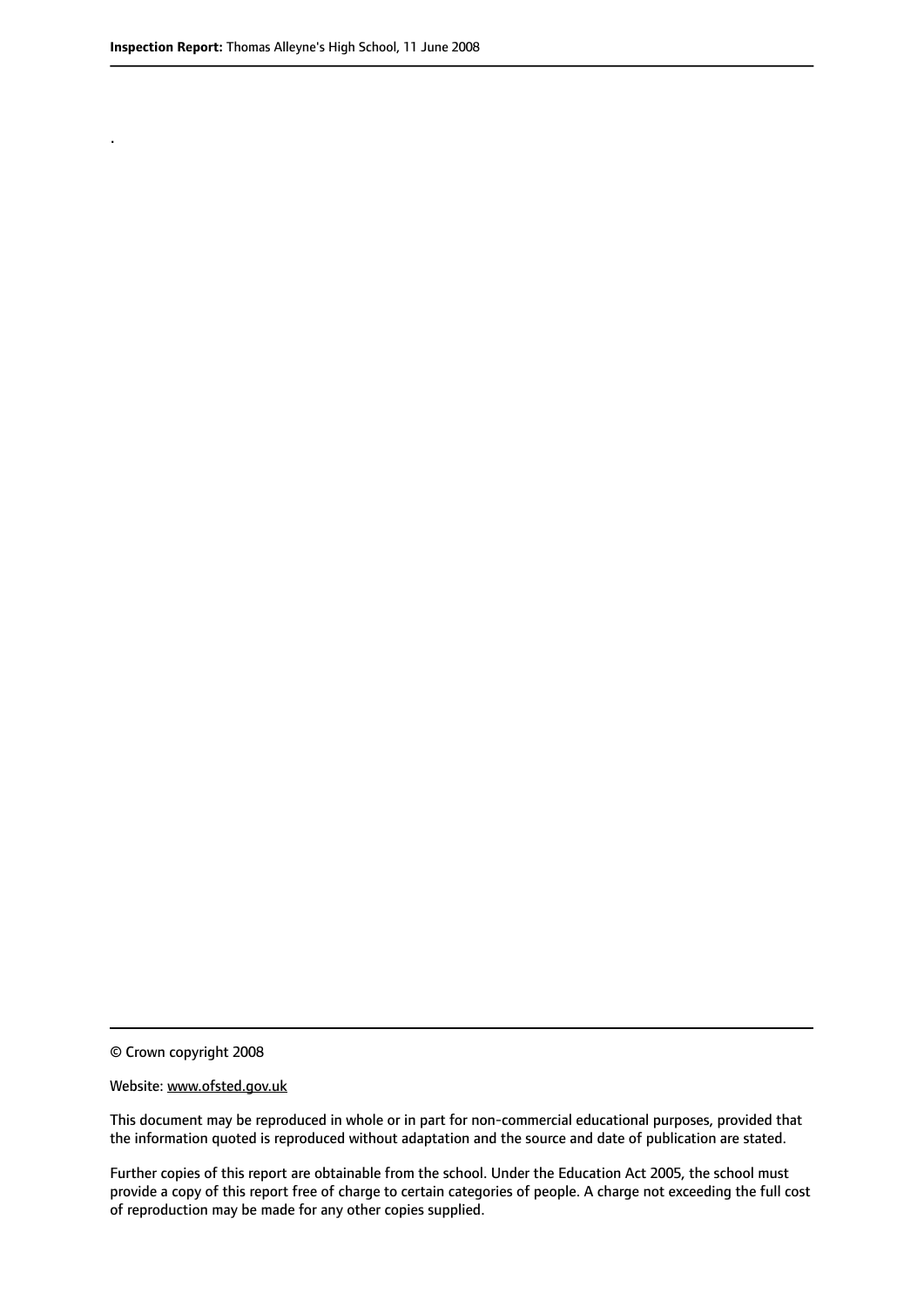# **Introduction**

The inspection was carried out by two Additional Inspectors, who evaluated the overall effectiveness of the school and its capacity to improve. They also investigated the following issues: the progress currently made by students in Years 10 and 11, particularly among boys and in English; how well students engage with their learning, especially in Years 10 and 11; the effectiveness of the school's processes for setting and reviewing students' goals and targets and the quality and effectiveness of the school's self-evaluation processes as they apply to departments and houses. Evidence was gathered from classroom observations of teaching and learning, analysis of school documentation and discussions with senior and middle leaders, other staff, governors, parents and students. Other aspects of the school's work were not investigated in detail, but the inspectors found no evidence to suggest that the school's own assessments, as given in its self-evaluation, were not justified, and these have been included where appropriate in the report.

### **Description of the school**

Thomas Alleyne's High School is a larger than average comprehensive school, with a much larger than average sixth form. Students come from Uttoxeter and a very wide area surrounding the town. Nearly all its students come from White British backgrounds and nearly all are fluent English speakers. Standards when students join the school are average. A high proportion of students from Year 11 stay on into the sixth form, and standards on joining the sixth form are average compared with sixth forms nationally. The school has a below average proportion of students with learning difficulties and/or disabilities, but a higher than average proportion of students with a statement of special educational need. These students have a wide range of learning needs, with a high proportion who are dyslexic.

The school is a specialist school for technology and modern foreign languages, and is the lead school in a Leading Edge partnership that aims to spread best practice among other schools. The school has its own farm and is a registered breeder of Tamworth pigs. It is also an extended school and offers out of school hours counselling and support for social skills, coursework catch-up and individual work. The school has received external validation through the Charter Mark, Investors in People, ArtsMark Silver, Careers Mark, Basic Skills Quality Mark, the Eco Schools and Sustainable Schools Awards, and has full International School status. The headteacher took up her post in November 2007 after a period of acting headship.

### **Key for inspection grades**

| Outstanding  |
|--------------|
| Good         |
| Satisfactory |
| Inadequate   |
|              |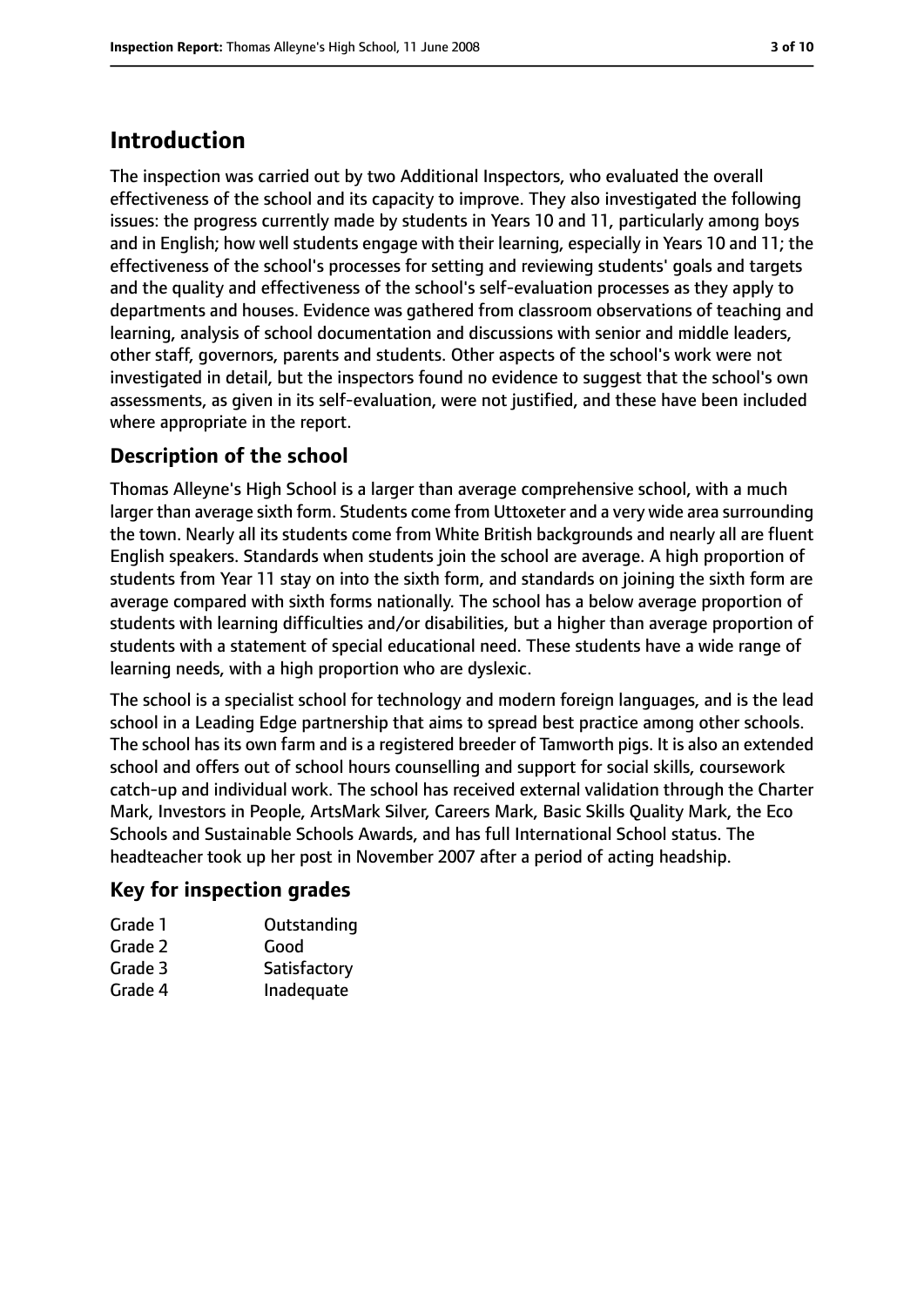### **Overall effectiveness of the school**

### **Grade: 2**

Thomas Alleyne's High School is a good school. It hassome outstanding features which support its continued development very well. Students' personal development and well-being are outstanding, mainly because of the excellent ethos in the school and the exceptionally good care, guidance and support they receive. Students reach above average standards at the end of Year 9, Year 11 and Year 13 and make good progress throughout the school as a result of a good curriculum and the good teaching they receive. The school's leaders bring a strong drive for improvement and make excellent use of the school's self-evaluation processes, which are also outstanding. Parents have an overwhelmingly positive view of the school and the quality of education it provides. One parent reflected this, commenting, 'Good teaching, caring staff and a lovely ethos make Thomas Alleyne's a wonderful school.'

Students show a high level of maturity and full involvement in the life of the school. As well as participating in the many extra-curricular opportunities offered, students regularly take part in surveys about whole-school matters, such as uniform changes, and offer their views when new staff are appointed. As part of the departmental review process, they give their views on the work of departments, including teaching. Students have a high level of participation in sport as part of the school's very effective strategies for helping students to adopt healthy lifestyles. Students now make much healthier choices of food at lunchtime, and the school has recently received a Healthy School award. Students' behaviour in class and around the school is exceptionally good. They show great courtesy to each other and to adults and a concern for the safety and well-being of others. Their spiritual, moral, social and cultural development is good, although the school recognises the continuing need to develop students' awareness of the multicultural society they will encounter in education or employment in the future. Students feel very safe in the school, and recall very little bad behaviour or bullying, although some parents are concerned about behaviour. Students always have someone to turn to if they have concerns and are very pleased with the quick and effective response from staff. As a result, students show a high level of enjoyment of school. They contribute very well to links with other schools and the wider community, for example participating in a large community service project involving over 200 students, environmental projects in nature reserves and a group undertaking community gardening. Students are very well prepared for the world of work, and value highly the advice they receive from staff and the Connexions service. Local employers provide strong support. Students' generally high levels of literacy and numeracy skills serve them well for future employment. The school's specialist status in technology and modern foreign languages has been used well to raise standards and support other schools.

This very positive picture comes about through the unusually high level of support that staff give to students. Students are confident that, if they ever need advice about their work or other issues, their teachers and other member of staff will always find the time to talk through their concerns and ensure that additional help is provided where it is needed. Parents, too, recognise the excellent support their children receive at Thomas Alleyne's. One parent summed up the views of many, commenting, 'The staff really do care about the students.' Others noted the school's excellent support for students with learning difficulties, particularly for dyslexia.

The school provides excellent pastoral care and support. It also tracks students' progress exceptionally well, setting challenging individual targets and reinforcing high expectations for all students. Students all know their targets in each subject and most have detailed actions that they are taking to reach them. Students regularly review progress towards these targets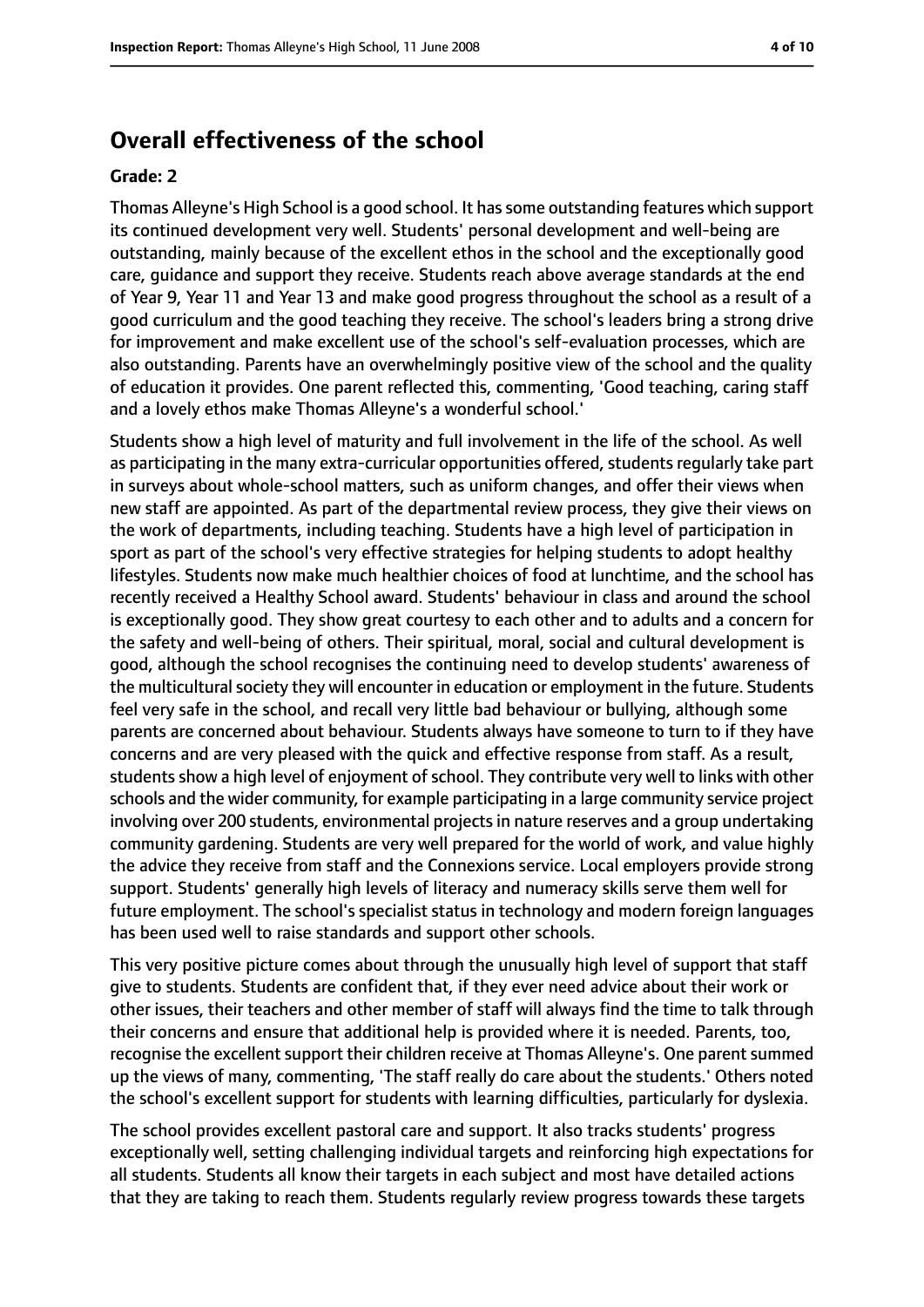with tutors and teachers. Potential underachievement is identified through the analysis of data and is tackled at an early stage and remedied. The tracking data also have the potential to provide interim summaries by class or year to identify early on any potential underachievement and take any necessary action, but these are not yet in place.

The school complements its strong focus on individual students' progress by a thorough analysis of assessment and examination results. Senior leadersidentify patterns and trendsin the results of different groups of students and take action to bring about improvement. For example, a strategic plan to improve boys' achievement, especially in English, has resulted in considerable development work in departments. This has already brought about higher levels of engagement of boys in their learning activities. Early indications from assessments suggest their achievement has improved as well. The rigour of the school's analysis of data means that departments are held accountable for their outcomes. Senior leaders challenge heads of department where there are concerns and support them to bring about improvements where needed. Departmental reviews also start with the analysis of results. These consistently high-quality reviews identify priorities for action that focus on whole-school and department issues. Highly effective peer reviews of departments by other heads of department and heads of house provide very good developmental feedback which is valued by staff, although these do not yet extend to the review of the work of houses. Peer reviews also benefit the reviewer's department, and they provide useful sources of new ideas. All these reviews are reported to the governing body's monitoring committee, where governors ask challenging questions of those presenting their department's report.

A further positive element of self-evaluation is the extensive range of monitoring of teaching and learning that is undertaken by senior and middle leaders. Teachers value the feedback they receive and the subsequent improvement in their practice. The school has an accurate view of the quality of teaching and learning, which is good overall. Teachers plan effectively, with well-structured and challenging lessons with clear objectives. The pace of lessons is good and students are generally enthusiastic learners who take part in activities with interest. Teachers make good use of informal assessment in lessons to understand how well students are learning. Some satisfactory teaching does not make enough use of paired and group activities to engage students, and some questioning by teachers does not encourage extended responses that students can use to enhance their learning.

The school's financial management is a strength, with highly efficient use of resources and national recognition as a school providing very good value for money. The school also has an excellent range of partnerships with other organisations that support students' learning. Staff work very well collaboratively, at both whole-school and department or house levels, and this ensures a high degree of consistency of approach. This, along with recent improvements in the achievement of boys and better school planning, mean that the school has good capacity to improve further.

### **Effectiveness of the sixth form**

### **Grade: 2**

Thomas Alleyne's has a good sixth form that is effective in helping students to attain above average results at AS and A level. Students make good progress during their two years in the sixth form, and this is supported by the school's tracking system, with well-understood targets and regular review of progress with tutors and subject teachers. The retention rate between AS and A2 courses is high, signalling students' high aspirations and enjoyment of Year 12 courses. The school is extending its range of courses, for example to additional BTEC National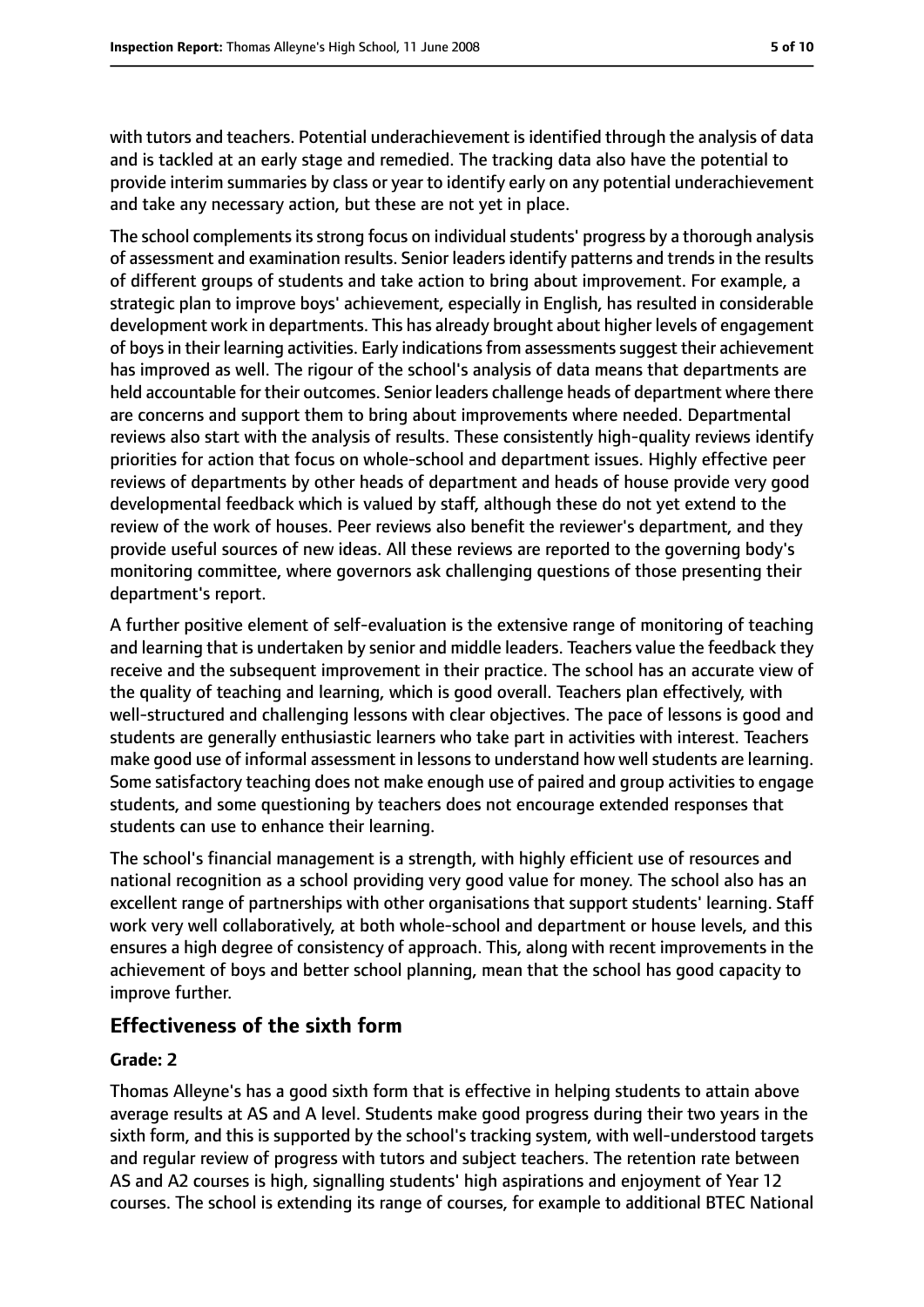diplomas and the International Baccalaureate from September 2008, but students do not have the opportunity for physical education activities as part of the curriculum. Teaching and learning are good, with similar positive features to those found in the main school and similar areas for development. Leadership and management of the sixth form are good, although self-evaluation processes are not as sharply focused as in the main school.

Students' personal development and well-being are outstanding. All sixth form students take part in community activities, both within Thomas Alleyne's and in other schools and the community. For example, they mentor younger students and support the school's anti-bullying strategies. They take part in a paired reading scheme, promote modern foreign language learning in first schools and each tutor group organises fund raising events for charity. Two students are members of the governing body's Partnership Committee. The school has seen much success recently with Young Enterprise companies, winning the Staffordshire final and representing the West Midlands in a national event. As in the main school, students' excellent personal development comes about through the dedication of staff in providing support to students where it is needed, for example in constructing personal statements for applications for university places or where students are experiencing personal difficulties. One student reflected the views of many when commenting, 'Teachers are always willing to give up their free time for you you only have to ask.'

### **What the school should do to improve further**

- Ensure that all teachers consistently plan activities that actively involve students and use questioning more effectively to gain extended responses and an understanding of what students have learned.
- Bring the quality of self-evaluation in the sixth form up to the high standard found elsewhere in the school.
- Refine the analysis of tracking data to provide class, subject and year averages and use them to guide decisions about interventions and to identify areas of excellence.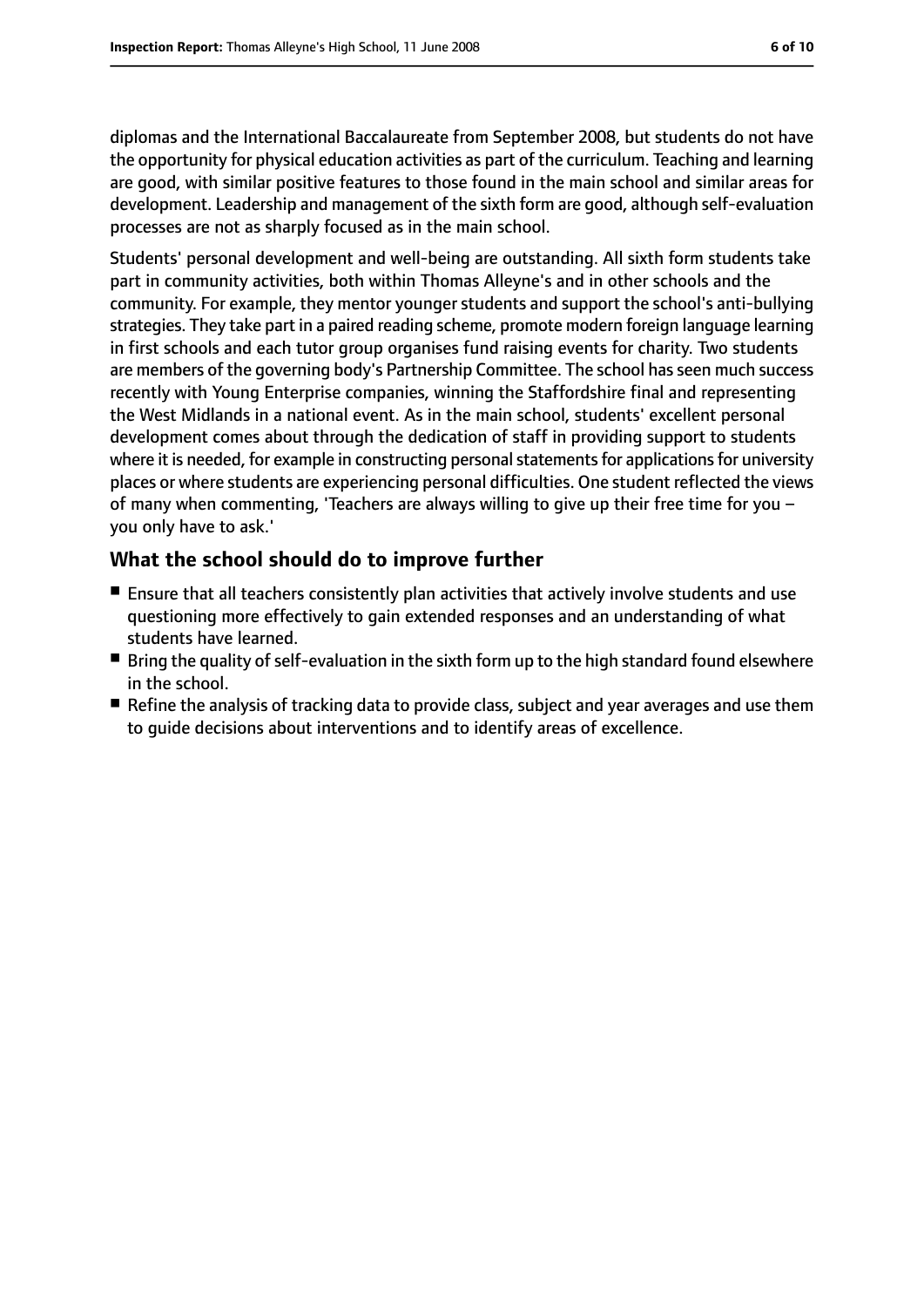**Any complaints about the inspection or the report should be made following the procedures set out in the guidance 'Complaints about school inspection', which is available from Ofsted's website: www.ofsted.gov.uk.**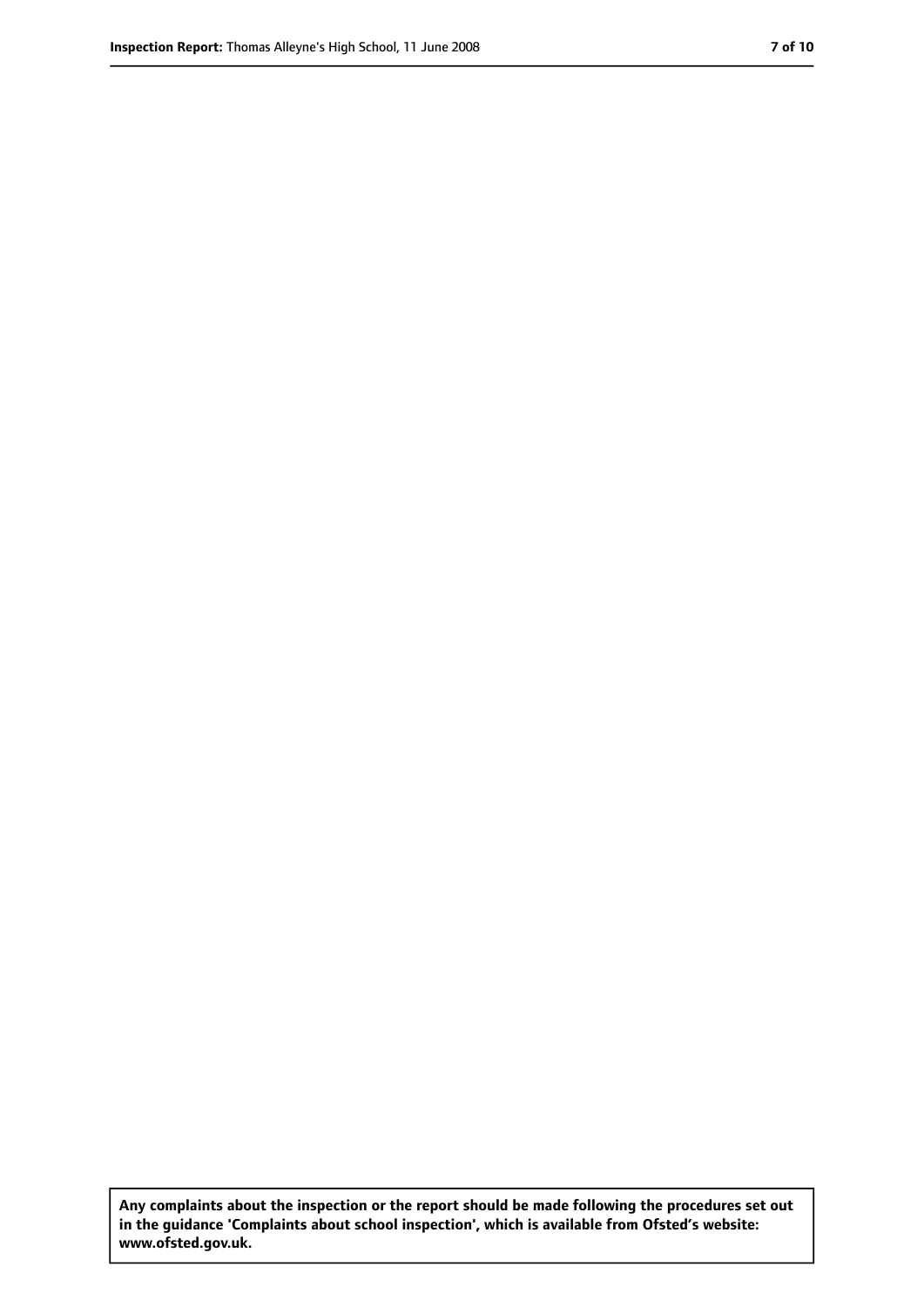# **Inspection judgements**

| Key to judgements: grade 1 is outstanding, grade 2 good, grade 3 | <b>School</b>  | $16-19$ |
|------------------------------------------------------------------|----------------|---------|
| satisfactory, and grade 4 inadequate                             | <b>Overall</b> |         |

# **Overall effectiveness**

| How effective, efficient and inclusive is the provision of<br>education, integrated care and any extended services in meeting<br>the needs of learners? |     |     |
|---------------------------------------------------------------------------------------------------------------------------------------------------------|-----|-----|
| Effective steps have been taken to promote improvement since<br>the last inspection                                                                     | Yes | Yes |
| How well does the school work in partnership with others to<br>promote learners' well-being?                                                            |     |     |
| The capacity to make any necessary improvements                                                                                                         |     |     |

# **Achievement and standards**

| How well do learners achieve?                                                                               |  |
|-------------------------------------------------------------------------------------------------------------|--|
| The standards <sup>1</sup> reached by learners                                                              |  |
| How well learners make progress, taking account of any significant<br>variations between groups of learners |  |
| How well learners with learning difficulties and disabilities make<br>progress                              |  |

# **Personal development and well-being**

| How good is the overall personal development and<br>well-being of the learners?                                  |  |
|------------------------------------------------------------------------------------------------------------------|--|
| The extent of learners' spiritual, moral, social and cultural<br>development                                     |  |
| The extent to which learners adopt healthy lifestyles                                                            |  |
| The extent to which learners adopt safe practices                                                                |  |
| How well learners enjoy their education                                                                          |  |
| The attendance of learners                                                                                       |  |
| The behaviour of learners                                                                                        |  |
| The extent to which learners make a positive contribution to<br>the community                                    |  |
| How well learners develop workplace and other skills that will<br>contribute to their future economic well-being |  |

# **The quality of provision**

| How effective are teaching and learning in meeting the<br>full range of the learners' needs?          |  |
|-------------------------------------------------------------------------------------------------------|--|
| How well do the curriculum and other activities meet the<br>range of needs and interests of learners? |  |
| How well are learners cared for, guided and supported?                                                |  |

 $^1$  Grade 1 - Exceptionally and consistently high; Grade 2 - Generally above average with none significantly below average; Grade 3 - Broadly average to below average; Grade 4 - Exceptionally low.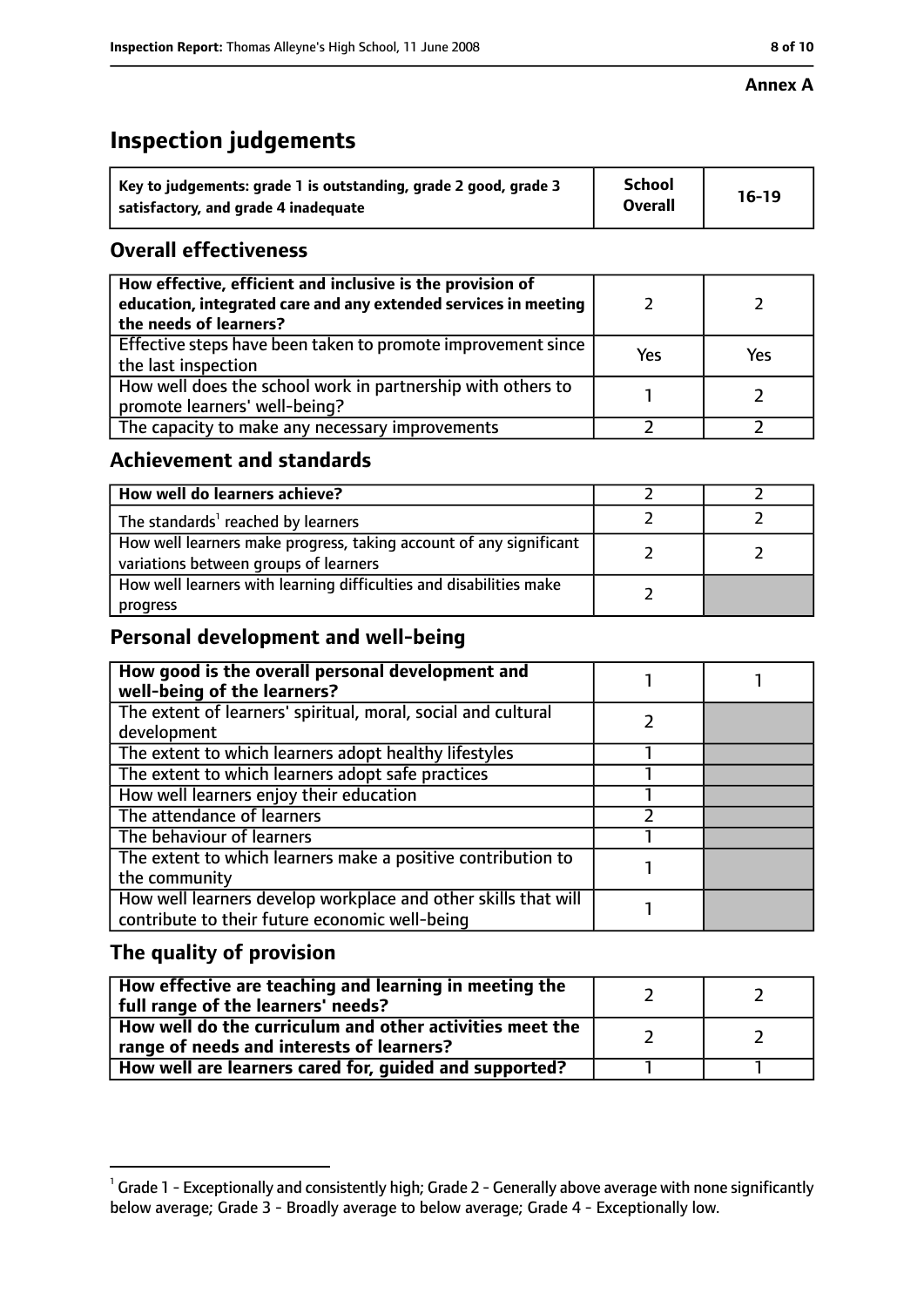### **Annex A**

# **Leadership and management**

| How effective are leadership and management in raising<br>achievement and supporting all learners?                                                 | 7             |     |
|----------------------------------------------------------------------------------------------------------------------------------------------------|---------------|-----|
| How effectively leaders and managers at all levels set clear<br>direction leading to improvement and promote high quality of<br>care and education | $\mathcal{P}$ |     |
| How effectively leaders and managers use challenging targets<br>to raise standards                                                                 | $\mathcal{P}$ |     |
| The effectiveness of the school's self-evaluation                                                                                                  |               |     |
| How well equality of opportunity is promoted and discrimination<br>tackled so that all learners achieve as well as they can                        | 7             |     |
| How effectively and efficiently resources, including staff, are<br>deployed to achieve value for money                                             |               |     |
| The extent to which governors and other supervisory boards<br>discharge their responsibilities                                                     | 7             |     |
| Do procedures for safeguarding learners meet current<br>qovernment requirements?                                                                   | Yes           | Yes |
| Does this school require special measures?                                                                                                         | No            |     |
| Does this school require a notice to improve?                                                                                                      | No            |     |